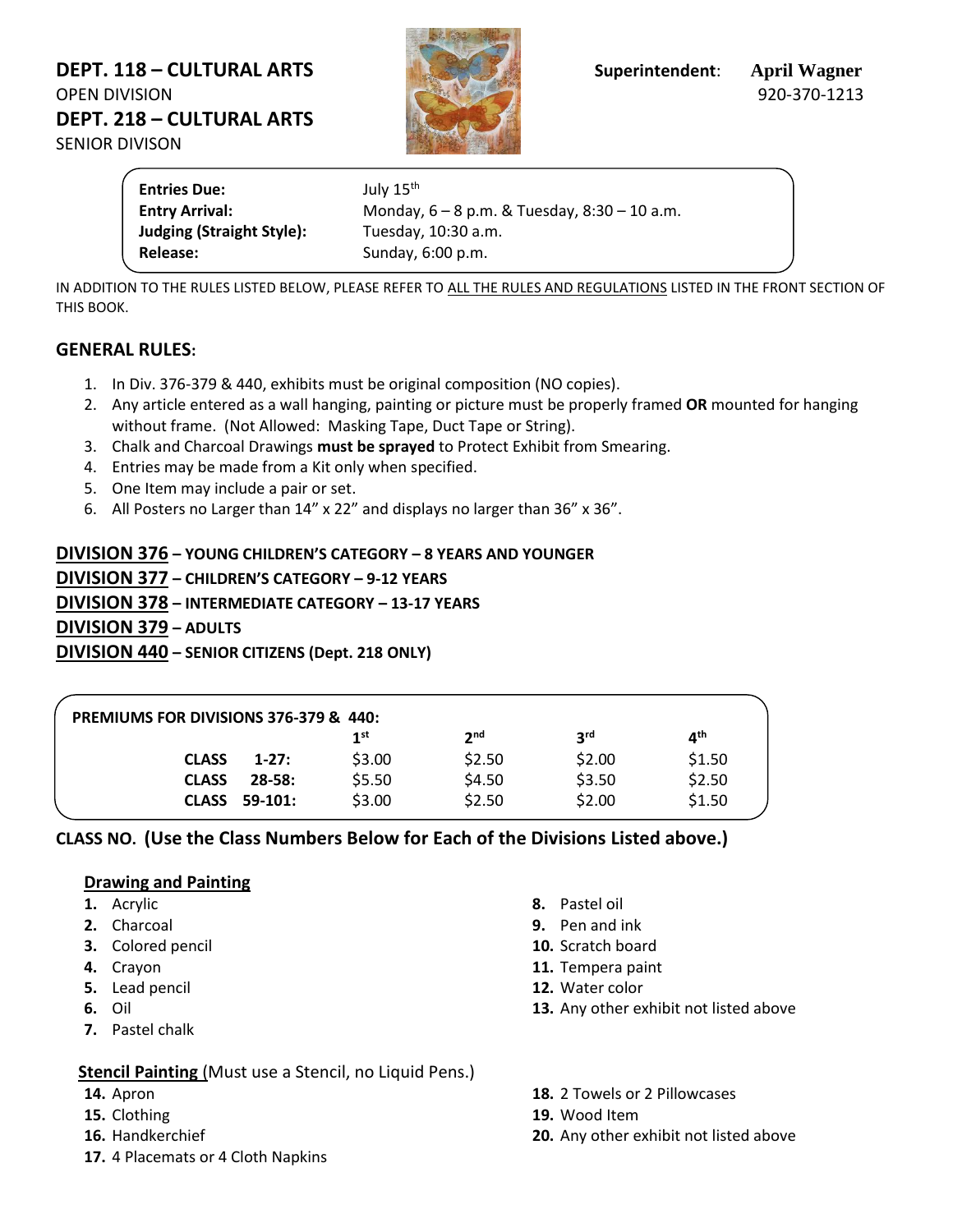### **Leathercraft**

- **21.** Belt
- **22.** Billfold, Checkbook Cover, Clutch Purse, Coin Purse or Wallet
- **23.** Key Chain or Baggage Tag

### **Pottery** (Handmade items made from clay)

- **28.** 1 Thrown Pot, Formed by Wheel Only
- **29.** Coil Pot, Formed by Hand Only
- **30.** Pinch Pot, Formed by Hand Only

## **Ceramics**

- **34.** Acrylic item
- **35.** Acrylic & Antiqued Item
- **36.** Acrylic & Chalked Item
- **37.** Acrylic & Glazed Combination
- **38.** Any Acrylic Item Not Listed Above
- **39.** Air Brushed Item
- **40.** Ceramic Jewelry Any Technique
- **41.** Ceramic, Sculptured & Decorated
- **42.** Doll, 100% Ceramic or Porcelain (Body, Legs, Arms, Head)
- **43.** Doll, 75% Ceramic or Porcelain (Legs, Arms, Head)
- **44.** Dry Brushed Item
- **45.** Fired Luster with Iridescent Finish
- **46.** Fired Metallic such as Gold, Platinum or Copper

#### **Rubber Stamping**

- **59.** Rubber Stamped Bookmark
- **60.** Rubber Stamped Stationary
- **61.** Rubber Stamping, 1 each; Gift Tag & Gift Bag

#### **Scrapbooking (Traditional)**

- **65.** Any Article made with Scrapbook Techniques
- **66.** One Page of a Scrapbook
- **67.** Scrapbook with Journaling (Minimum of 5 Pages)

#### **Scrapbooking (Digital)**

- **68.** Any Article made with Scrapbok Techniques
- **69.** One Page of a Scrapbook
- **70.** Scrapbook with Journaling (Minimum of 5 Pages)

#### **Recycled art**

- **71.** Article made from Old Clothing or Scrap Fabrics of any kind
- **72.** Article made with Plastic Milk Jugs, Soda Bottles, Coffee Cans, Soda Cans, etc…
- **24.** Leather Bag, Gun Case or Holster Quiver
- **25.** Leather Garment (I.e. Vest, etc…)
- **26.** Moccasins or Sandals
- **27.** Any other exhibit not listed above
- **31.** Slab Pot, Formed by Hand Only
- **32.** Any Other Item, Formed by Hand Only
- **33.** Any Other Exhibit, Formed by Wheel Only
- **47.** Fired-On Decal
- **48.** Free Brush Design with Strokes, Any Technique
- **49.** Glaze, Controlled Placing Glaze in Specific Pattern
- **50.** Glaze, Crystal
- **51.** Glaze, Opaque (solid color)
- **52.** Glaze, Textural
- **53.** Glaze, Transparent or Semi-Transparent
- **54.** Pearl/Metallic Item (Non-Fired)
- **55.** Translucent Stains (Non-Fired)
- **56.** Underglaze (Opaque or Translucent)
- **57.** 3 or more Pieces of Holiday Item, Any Technique
- **58.** Any other item not listed above
- **62.** Rubber Stamping, 4 different Greeting Cards
- **63.** Rubber Stamping, 4 different Holiday cards
- **64.** Any other Rubber Stamped item

- **73.** Jewelry, Earrings, Necklace, Pin, Barrettes, etc...
- **74.** Ornaments made from a Recycled Item, Light Bulbs, Cards, etc… (Set of 3)
- **75.** Any other Recycled Art Item NOT listed above